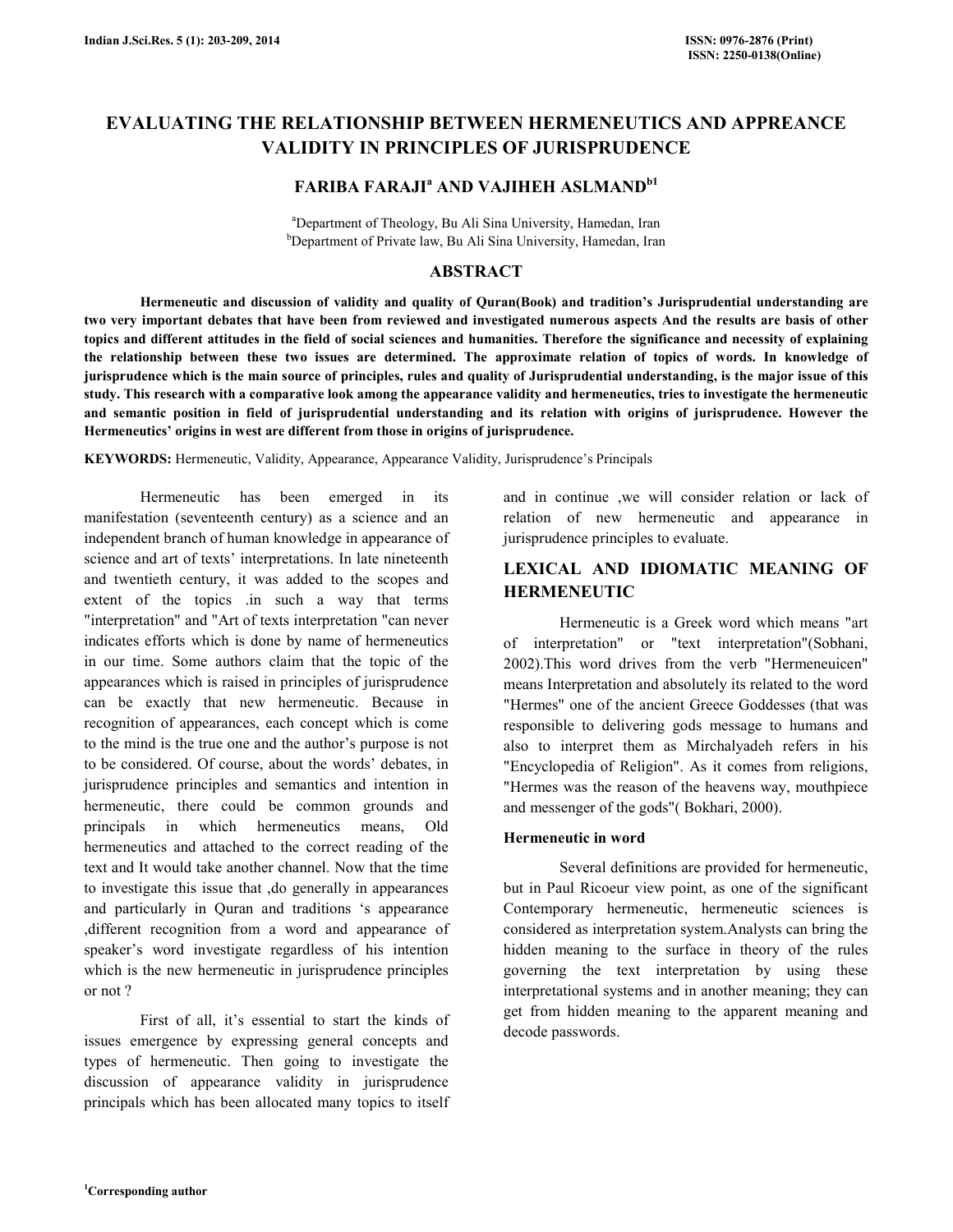### SUBJECT OF HERMENEUTIC SCIENCE

 Subject of the hermeneutic science can be known as "Understanding, due to its relation with the interpretation of signs" that it can be defined as: hermeneutic science is a science that study the understanding theory and will investigate the nature, objectives, causes, barriers and terms of recognition associated with signs' interpretation .Today, hermeneutic has a key role in various branches of cognition such as philosophy, theology, literary criticism and social science.(Hosein zadeh ,2000)

#### Types of hermeneutic

 Hermeneutics has two basic steps and consequently the two universal terms. General term that originated in ancient hermeneutics and specific term dates back to the late 18th century.

### Old Hermeneutic

 In its general and ancient term any discussion relating to the interpretation that introduce the rules and principals towards discovery of author's goal to achieve the text's final meaning or ignores the existence of these thing is considered in field of hermeneutic discussions. an old hermeneutic has believed to the main and final meaning of the text .Accordingly, any text is written by man has the meaning which was the author's mind objective and though the discovery of the author's intentions is difficult, it's not impossible.

#### New Hermeneutic

 With this type of "interpretation compliance with the text" began in Rambakh writing and continued with Johann Martin Claude (1759 AD), which considered the "author's intention" as Hermeneutic basis, three important transformation occurred. These three changes have been mentioned by names of Schleiermacher's classic hermeneutics1834, August Beck (1867 AD), Wilhelm Dilthey (1911 AD) and a new hermeneutics of Heidegger (1979) and Gadamer (1990) and finally ,Hirsch's neoclassical hermeneutic. New hermeneutic has two branches, these two have common principles. The first branch has been started in old context of hermeneutic with Schleiermacher's view point and was linked to the neoclassical flow. The intention of the author or the author's own mind is restored and achieve in this type of hermeneutics. Hirsch considers the text' validity as something meaningful and accurate, thus, an

understanding of the text or word is described to an accuracy and the rests will be invalid.

 Second branch: in this branch people basically don't believe in final and original meaning for the text. They believe that the possibility of reconstructing the author's intention, goal and mind is impossible. As, the audience and commentator have always been on the fence for tradition and are in their time horizons. On the other hand speaker and listener are captured by their own mentality, judgments and assumptions. So meaning of the text is what the commentator or audience has understood. Thus all understandings are considered as values as well and cannot chose one over the other as correct on wrong. Gadamer located the second view of the text's understanding in camp. Popper's hermeneutics is considered in the same branch as well, with the difference that Popper's hermeneutical idea; priority of an understanding in the other is meaningful. Today, this point of view is called new hermeneutic. A view that sees the death of the author, and his mind and whatever respondent and commentator are understood is correct .this part can be considered in philosophical or epistemological pluralism that makes many aftermaths. It is said that the most radical approach, is the pluralism in which all heavenly and non-heavenly religions and also atheist schools guarantee the human's happiness (khosrowpanah, 2002) but new hermeneutic with the claim of author's death has lots of dangers.

### APPEARANCES ULTIMATUM

#### Definition of ultimatum

 Ultimatum in word mean something that has efficiency to arguing on things by that but in terms, this is something which is proving its own but in a way that don't gain the absolute .in ultimatum some excuses must be take place for person .So that it can be argued, based on his understanding (Abtahi, 2002).in relation with appearances two topic and discussion is proposed.

- A) Discuss about the emergence principals that what is the meaning of X word?
- B) Debates on ultimatum: after proving literal emergence in meaning, is that word is ultimatum in that meaning or not.(Valayi ,2002)

### Definition of appreance

 Among the possible meanings of a word, the meaning of will come to mind quickly is the appears of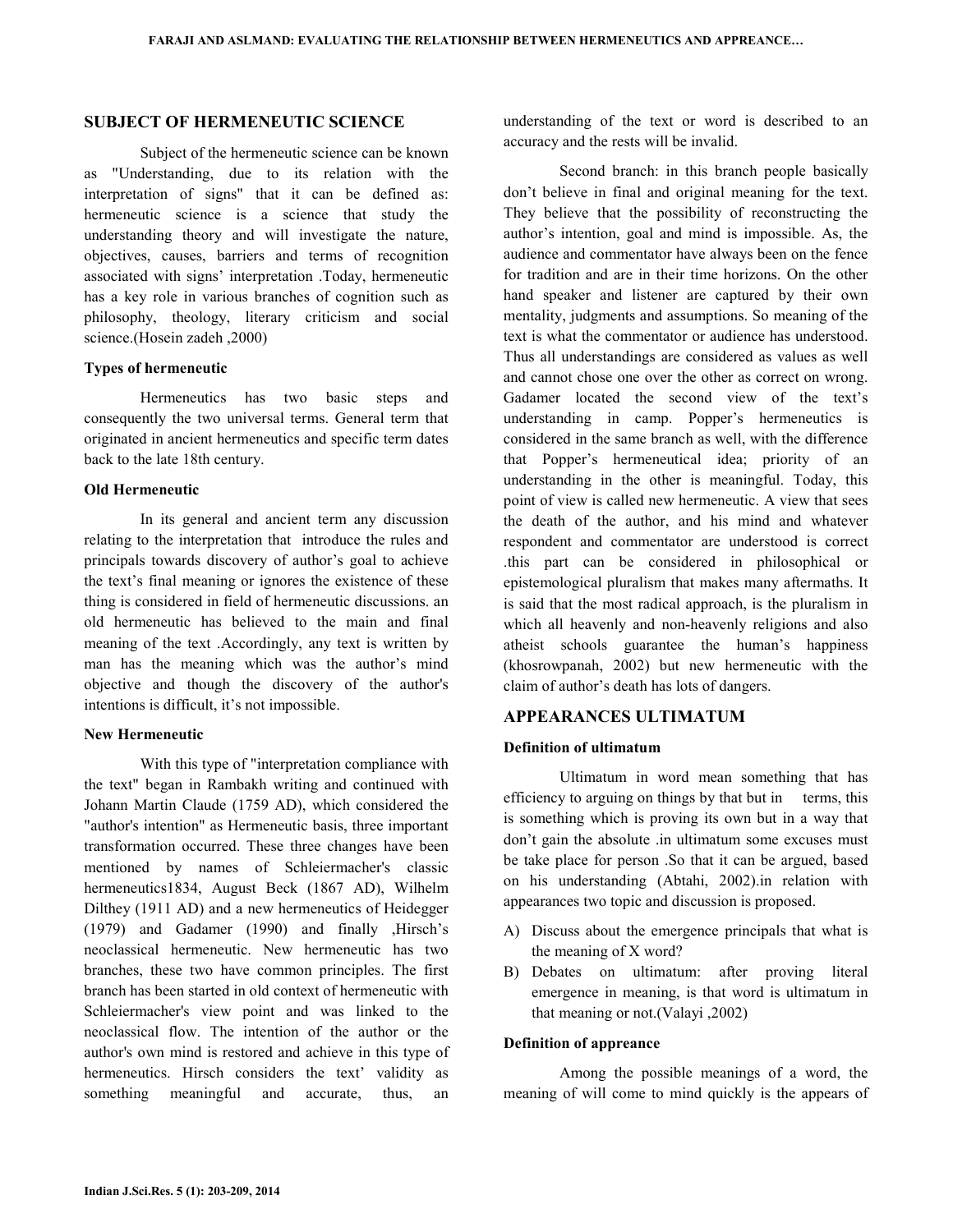that word. In front of appears, there is the word of "NAS" which is defined like this: it is useful term depending on the situation, doesn't have any other possibility other than what it seems to be understood. Most clerics believe that is the implications of the rise of the proof, but validity of emergence are not based on complete proof. Since emergence is the doubtful implying. Martyr Morteza Motahari (Rahmah of God) says: validity of appearances has been basically improved. There is no doubt that, Shi'a Muslims have raised this argument to this argument of Akhbareen groups.(Motahari, vol 2, 1999).

## CATEGORIES OF EMERGENCE

### Imaginable emergence

 Implying the speak's simple substances based on lexical and customary meaning that immediately comes to mind is called Imaginable Emergence or situational emergence. This step of apparent understanding will be achieved for audience from beginning of speakers to talk or face with a text and finishing the word or finishing the text's sentence. Root of this whether knowledge understanding of audience is in his inner familiarity and word situation because of overuse of the word in meaning. This step of understanding is not related to the speaker's will or owner of the text too the meaning of the words and even if to be unconscious or asleep tell some words, this step is derived for the listener.(Salmanpour, 2004).Book of Manahej indicates that enact of the term forging is for meaning and therefore could not be included in determining the situation since it's not forging (Mousavi Khomeini, 1994).but in book of Tahriralvosoul, the enact separation is accepted in determination (Mazaheri, 1984).

## Applicable emergence or applicable verification indicate

 After completion of word or sentence in the text, the words imply in meaning which is customary agreement and people dealing with language, pay attention to that during induction and finishing the speaking .this step of the understanding is a pause to speaker's sentences and doesn't make any interruption among the speaking. The speaker can change the implying of the words from imaginable emergence to the new emergence by adding some statements to his previous talks before finishing the topic. in this step the audience will find that the customary meaning was the purpose of the speaker and he wanted to use them in meaning, but do

these meaning show the main goal of the speakers or not is related to the third meaning (Salman pour, 2004). It can be said that achieving the confirmation emergence based on the existence of the following items.

- 1- Taking that the speaker was in the position of expressing a message.
- 2- Taking that the speaker had very serious will to expressing a message
- 3- Taking that the speaker was completely aware of the meaning and was his intention
- 4- Taking that there were no symmetry indicates the contrary of speaker's purpose and his word's appearance

 Final approval emergence or serious approval implying after those two above steps, the speaker can get the third implying which leads to achieving his goal and it's so close to the speaker's goal or the meaning of the self-instruction that its transmission is the main motivation of the words. In this step words imply that the meaning and customary words are the speaker's goal and it will connect the communication between listener or reader or goal of the speaker or writer. The link leads to audience speech or deed reactions .here is the place that we reach to the final approval emergence and the speaker's goal and intention will reveal .some other mentioned the fourth type by name of observed, and unstable approved emergence in a way that, when the speaker is talking, before ending his speech, his word had the meaning emergence but this emergence is unstable because if get silent to the following o that words, the emergence will be stable and if bring another sentence ,the new emergence will appear .(Gholizdeh, 2000).

### SUBJECT OF ULTIMATUM

 The topic is related to the emergence base on conformational implying because the meaning of the ultimatum is proving the speaker's intention and goal by the emergence of the words and the main result from this issue is: conformational implying and conformational emergence ,but imaginable implying doesn't discover anything to be an ultimatum in that thing proving (Sadr, 1999).But the late Mohammad Muzaffar believe that ,mentioned parts for emergence (confirmationary and imaginable)doesn't have reasonable justification .he believe that emergence has just one aspect which is text implying and it's an approve of speaker and author's purpose (secondary concessive emergence),from his viewpoint ,what is define as the text's imaginary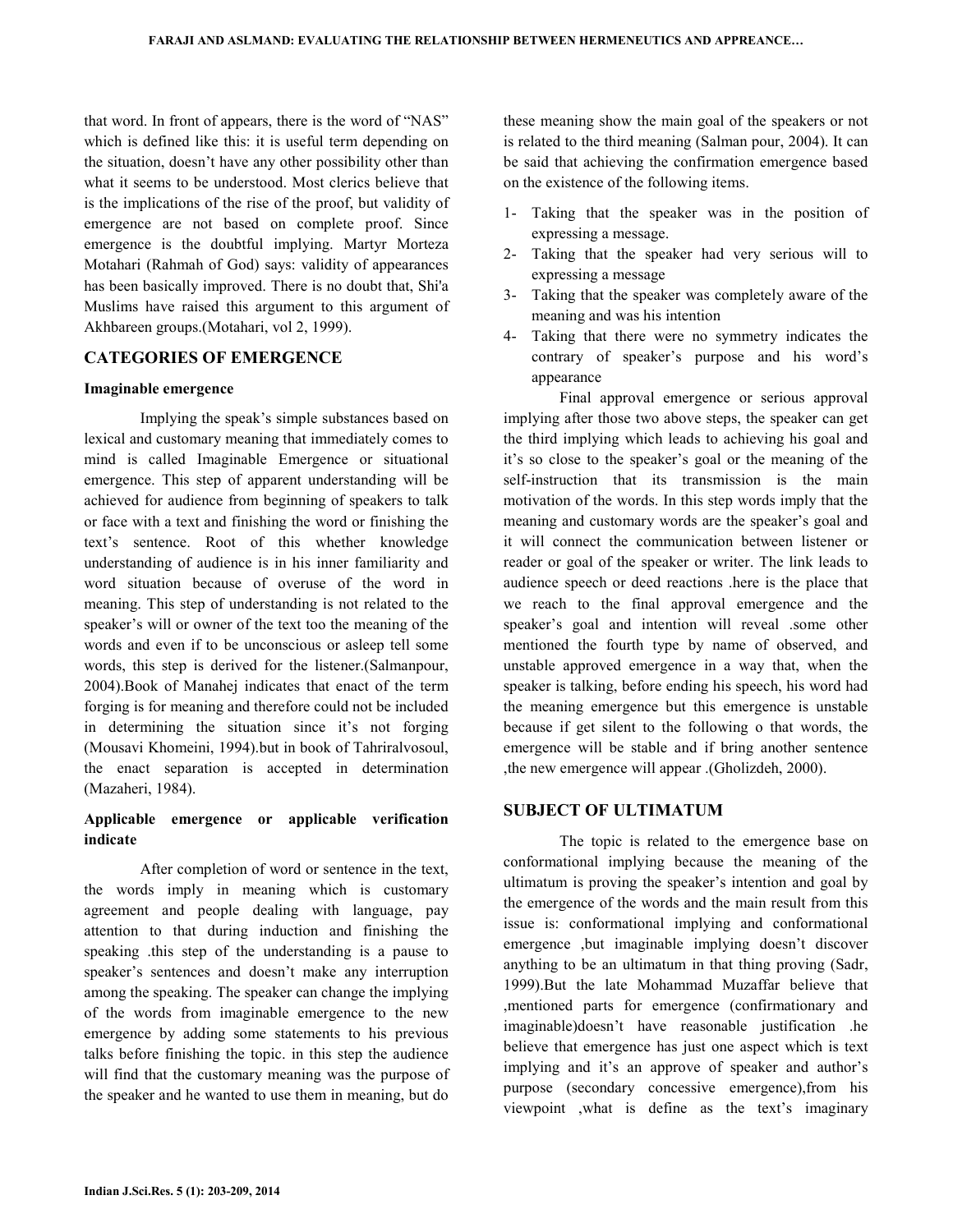emergence ,in fact is not emergence and implying ,but it's just the meaning remembering and doesn't imply the speaker's intention .he said that the subject of the emergence ultimatum is just the emergence which is derived form speaker and author's goal.(Muzaffar, 2009).

#### Reasons of appearances ultimatum

 About the Legislator judgment to the emergence validity it can be argued to one of two Sires .the first is that we adhere to Sire of "Rationality" it mean that rational foundation is based on the issue that use emergence as an adequate tool for identification of speaker's purposes and applied the works that can be seen as developmental intentions or legislation for speaker's purpose. We can see in rational legislation that the Lord says to his fowler that "dispense water" rational sire here is that to trust in the lord's word's emergence in the issue that does the lord will necessity or recommendation. The effect of using emergence here refers to the Legislation purpose, it means that the lord validates the customary necessity or recommendation and base on its Strength, this sire provide public rational motivation for action to emerge even in religious matters to the assumption that Motesh are considered to his rational desires. in such situation, silence and lack of explorer's deterrence is part of the Legislator's signature .second type is that get help form Companions of Imams and scholars because there is no doubt that their attitude in position of deduction, established base d on actual act of Quran's appreance and tradition (Sadr, 1999).Arguments on the validity of appearances have been expressed through the rational attitudes based on not providing new methods in this process in most of the great books. in Principles of Jurisprudence the late Muzaffar, the main reason is the appreance validity through practical attitudes and that the basis of wise people and show that the speaker trust in his own word's appreance to send the exact meaning and he is not forced to bring a statement to send his meaning obviously (Zera'at,2012). But Mr Mohaghegh Qomi claimed this that appreance validity is belong to people who wants to understand and it doesn't have validity for others in other times and he argued to some narratives that say prove what is said above and indicate that these appreance is related to Moshafehin and its validity just refers to its particular audiences. (Khoyi ,2009).A lot of studies and researches have been done related to the issue that Mohaghegh Qomi brings details for validity of appreance ,that their investigation here will make us far from our main purpose but the best criticism is indicated

in book of Kefayat-al osol .Totally ,Ekhbariha don't accept any appreance validity without any details and descriptions and maybe this is the main reason that made fundamentalists to investigate the topic of appreance validity more detailed and critical .The most reason that Ekhbarihabring, is the argument the verses and narratives. These believe that Being obliged to appearances in which there is no definite relation to them, is exactly that interpretation that they will not accept it and in contrast with the validity of all scholar of Osoul ,it argued about the lack of appreance validity .towards the brief review of the evidence, we can say: in relying on the verses in their claims ,hey will be criticize they homologous appreance to the synonym ,so know the two sentence's rules as one .while the synonym of the particular is synopsis and appreance s not synonym and assume that appreance is derived from synonym what is prevented is these ration of synonyms and emphasize on their intent to create intrigue and this is not allowed even in appreance .related to the narratives which they rely on ,the answer is that ,firstly its evidence is poor and secondly ,their implementation has problem ,because these are opponent narratives that came with the successive narratives to prove the appreance validity .as this issue has been explained as much as it was required we should investigate the main problem .is the speaker's porous and intention dispread in appreance in which the validity principals has been proved and doesn't have exact meaning like new hermeneutic and is that the main basin of interpreter and audience or not ?and this will reveals further necessity that :some of the fundamentalists believe that although implying is the emergence of the ultimatum ,the validity emergence is not on the basis of exact ultimatum because implying is the doubtful emergence and some believe that emergences are not parts of guess and doubt but they are parts of sciences ,not as the rigorous philosophical science but also in rational costmary science, since custom has the relation with emergences as same as science.(Salehi, 2001) now based on the assumption that say appreance are parts of doubts, this concept will come to the mind that the goal of the speaker will not discover and as its understand from its name, it's a doubt that everyone can have it about something and doubt of no word has priority to another one and they are all equal in value and that exactly the new hermeneutic theory that indicate the speaker's goal is not achievable that so-called death of the author.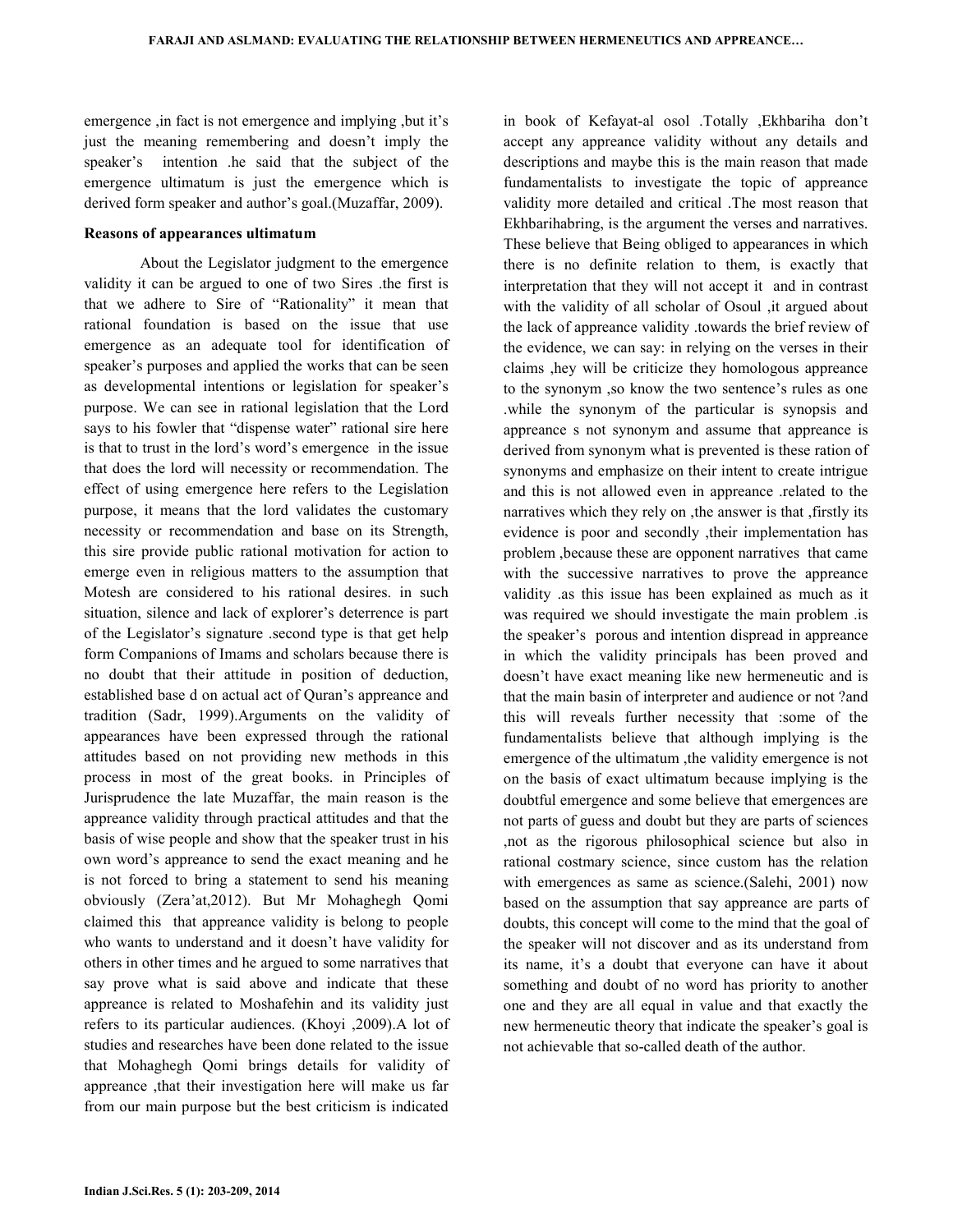# FUNDAMENTAL DEFAULT OF APPEARANCES VALIDITY AND THEIR ULTIMATUM AND LACK OF THESE ITEMS IN HERMENEUTIC

 The existence of a real self-governess: one of the main basic and fundamental defaults of Jurists in validity of emergence is the meaning of self-governess or speaker's purpose form the text or word. Hidden meaning and purpose of God in the Quran and traditions and the possibility of its understanding was a consensus among Muslims and none of the genuine Islamic scholars didn't say anything in contrast with and some of the theological, interpretive, normative and juridical quarrels, returns to the differences in how they achieved .But new hermeneutic ignores mentioned default in all written texts specially in old texts.

#### Significant credibility and validity

 Fundamentalists believe that this is a consist principals. Among the ancients of before Eleventh century AD, the validity's meaningful was granted that was not to prove the validity of ultimatum and if there was argue on ultimatum in eleventh century, all were based on credibility and ultimatum. It should be noted that all branches of modern hermeneutics have been denied the validity.

#### The ability to control presuppositions

 In modern hermeneutics, the discussion is related to the essential effect of assumptions and expectations and text understands. According to Gadamer, interpreter mind at first is not clear and empty, but it's a set of early prejudices and assumptions. Interpreter interprets the considered text in a way that can be adaptable with this world. Fundamentalists do not ignore the effect of default unknowingly in history of Quran and tradition's understanding but they believe that there is a possibility of controlling presuppositions and mind expectations and many of scholars have been successful in this sense.

## The possibility of restructuring the issuance of the horizon and context and cultural context, and discovering issued emergence

 To prove the validity of emergence, another default is necessary and its understanding ad discovering the verses in time of issuing the words.

# Rebuild the space of word's issuing and the cultural texture and contact of innocent and revelation of the verses

 Jurist must be able to rebuild the space of word's issuing and the cultural texture and contact of innocent and revelation of the verses, this assumption is one of the most important introductions of emergence validity and religious aspect of juristic understandings, while modern hermeneutic knows achieving to authentic and original horizon for speaker's words impossible .researchers and jurist have been done three main action for achieving to this issue. First, they pay attention to general and common rules of emergence understanding in all languages. Second, they started to examine the history of anthropology and sociology and history of warrant in issuance of the horizon and inn third step, they will investigate the speech In light of the time and place of receipt of horizon and time of the audience.

# SOLUTIONS AND OFFERING WAYS OF SEPARATING APPREANCE UNDERSTANDING FROM MODERN **HERMENEUTICS**

- 1. Words determination: whenever men find that X is determined for x word, so, the appreance is on that meaning.
- 2. Generic or specific symmetry: a symmetry which is defined based on will of x meaning form x word.
- 3. It can be determined by Immediacy" lack of stripping authenticity and ignorance "and emergence of "Etrad"

Professor Abdullahi stated that scholars have been cited to Immediacy in the position of proving emergence independently (Abdullahi, 2005).

4. They can discover the appreance by referring to the principals.

### ORAL ERTEKAZ (FULCRUM)

 Principle of non-symmetry: People, who are involved with language, have agreement on principle of non-symmetry and they stated that purpose of words is what their appreance will show and all must obey that.

 Sheikh Ansari is also known that as an inevitable issue and believes that in such cases that there is the probability of symmetry, as the words can find emergence in real meaning it's needed initially, the originality of lack of non-symmetry will be read. (Mazandarani, 2007).it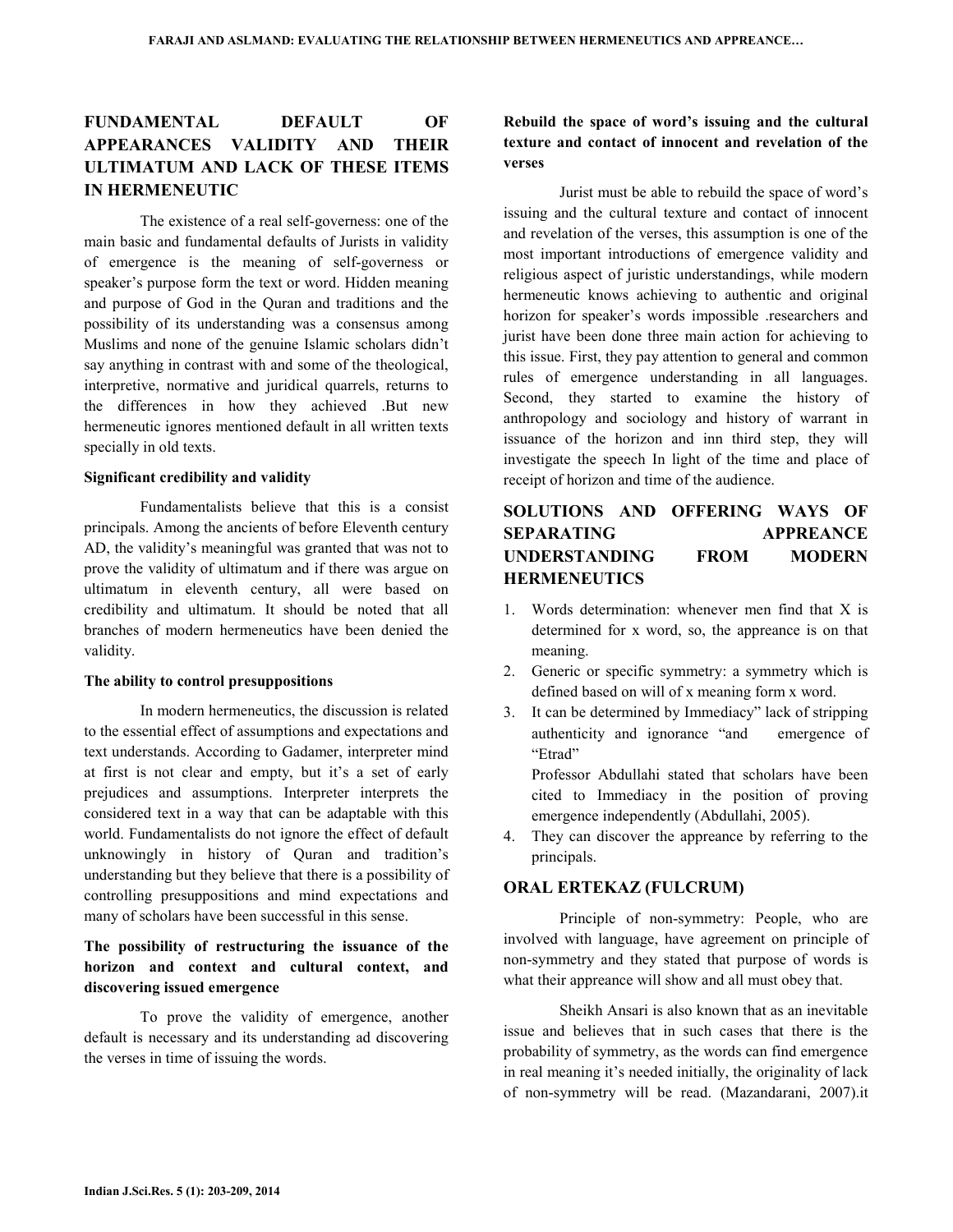means we will carry the anti appreance of the word when symmetry can imply on the opposite meaning of the appreance. (Khoyi1998). As is obvious, though in appreance, meaning is not like definite, scholars suggest some ways and they are obliged to obey to prevent the issue of several understanding from one word .it means there are some rules about appreance in this science that individuals must adhere to the rules and do the inference based on them and here is the place that makes it clear that in this science the problem is not just to prove the appreance validity and people can use several understating from one word but there are some conditions and rules that all are established to keep and prove the authors and speaker's intention specially in religious text in which rules extracting and inference has been done and it is something very important. It should be noted that if we are seeking something to approve lack of homology of appreance validity with the "modern hermeneutic principles, so this will lead to the death of the author and free understand of the text, as we have other semantic and interpretation topics and several interoperating methods both in Principles of Jurisprudence science and the science of interpretation and we do not have any prejudice towards ideas of Western thought but as far as Western ideas don't be in contrary to Islamic principles, will have communicate and exchange ideas and knowledge and also we don't have Illogical and blindly defend against academic debates. Some claimed that you say the hermeneutic doesn't match with apparent validity and the meaning can be find from the speaker's will .this will lead to Rigor in jurisprudence and will decrease its dynamic ,while matching general principles of jurisprudence with Mohadeseh issues from jurisprudential sources is the main agent to dynamic jurisprudence. Some other claimed that cases can be found in Imam Khomeini's works that indicates his believe to existence of hermeneutic in Principles of Jurisprudence and as what he stated in appreance validity and debate about terms of Science of principles, we will find that he like other believed that the final meaning of the text is what Legislator indicates from these words. in fact Imam knows the text' final meaning as same as what is the author's intention .although its required to attention to some point such as characteristics of speaker, time of text expression, place and general purpose of the text in determination of author's intention. This case is similar to Dilthey that is the hermeneutics followers. But the differences should be considered that, maybe with investigation and study of the author's text, we can get to the new understanding that the authors

didn't get it yet .But Imam Khomeini did not agree that, because in his idea, the scope that author and speaker are paying attention is a exactly the scope of the text's meaning .Finally, we have an overview of the new hermeneutic claims:

- 1. The purpose of the text' interpretation is not to understand the author's intention; the author is one of the readers of the text
- 2. Understanding the text is not a monolog. The interpreter is not a passive listener to get the text message, but understanding the text, is an event the result of dialogue and dialogue with the text interpreter. Role of interpreter and his mind is an active role.
- 3. Understanding the text and is the outcome of combining the commentator's semantic horizon with text's semantic one.
- 4. Text interpretation process is endless and inexhaustible process .the text has the ability of various reading.
- 5. Objective understanding from text is not possible; the purpose form objective understanding is the match perception of the text .due to the distance between interpreter and text and intervention of Interpreter means in practice of perception, it's not possible to find the understanding free of interpreter's mentality intervention from text
- 6. Among the many interpretations is obtained from text, there is no criterion for judging and it's not possible to validate interpretation and declare others invalid. So kind of relativism is formalized about understanding texts (Hassanzadeh, 2000).

### **CONCLUSION**

 Validity of appreance in principals doesn't mean that any kind of interpretation and undressing form text is allowed, but there are some rules to understand the text as well which should be obeyed .for sure hermentouic and appreance have some rules in common and the main difference e between them is the importance of author's intention and goal that in appreance the author's intention is one of the most important features while in hermeneutic there is no attention to the author's intentions. Finally, by take a look at the Basis of hermeneutics, it is clear that, if it was supposed to consider these items in Principles of Jurisprudence, especially in appreance validity, the following items will be obtained:

1. Validating the arbitrary interpretation.